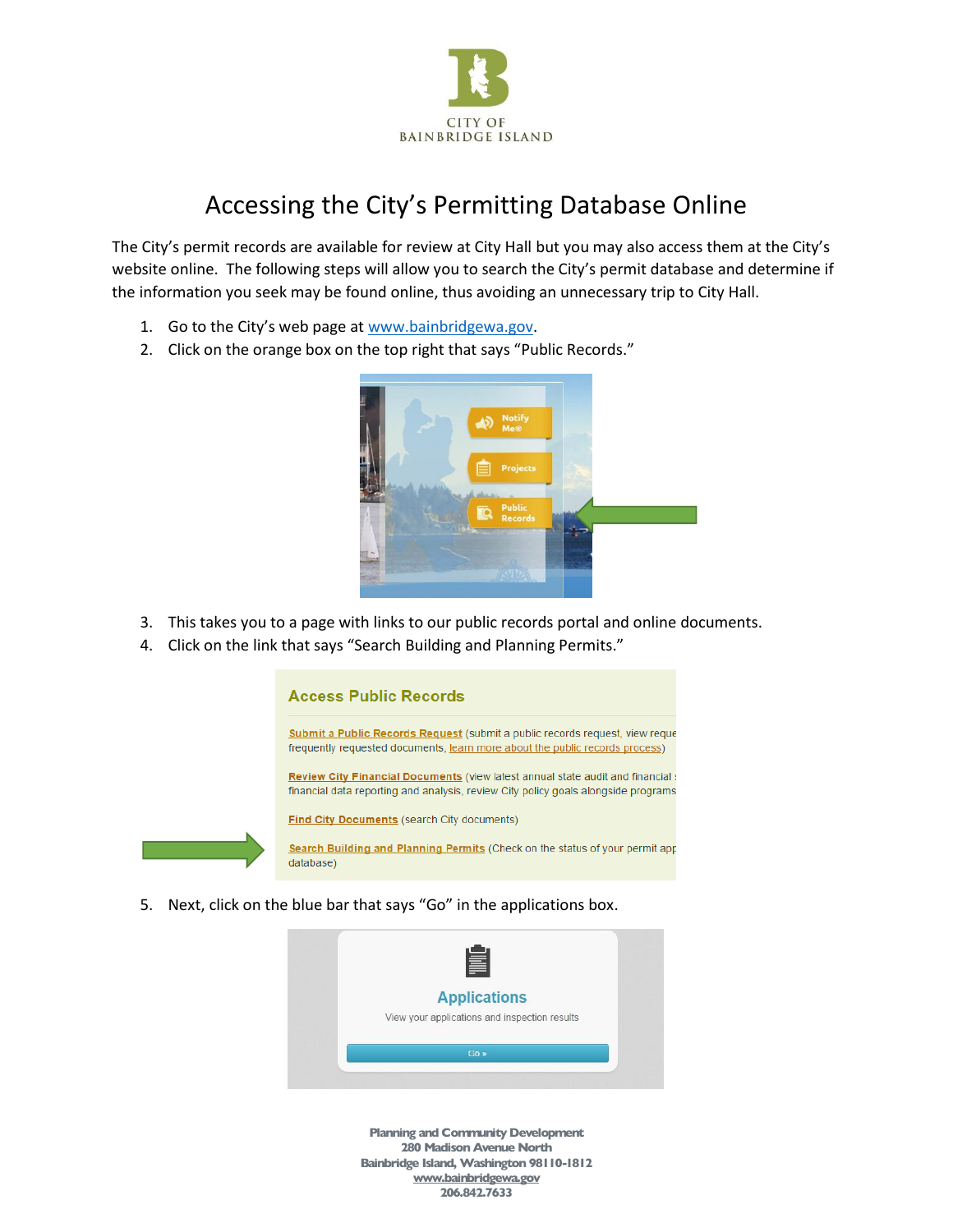

6. Scroll to the bottom of the page and click on the box that says "Advanced search."



7. From here, you can type what you are looking for. You can search by permit number, parcel number, address, primary contact name, contractor and even type of permit. Just type in the information you have – you do **not** have to fill out the entire form.

|                            | <b>Advanced Search</b> |                                               |              |                                      |
|----------------------------|------------------------|-----------------------------------------------|--------------|--------------------------------------|
|                            | Number:                |                                               |              |                                      |
| Hint: When<br>searching by | Type:                  | Select an Option                              | $\Delta$     |                                      |
| permit<br>number, use      | Status:                | Q<br><b>JUPILIO INDINAIL</b><br>Septic Waiver |              |                                      |
| the % sign in              | Submitted On:          | Shoreline<br>Conditional Use                  |              | Make choices in Advanced Search      |
| front to<br>capture all    | Issued On:             | Shoreline<br>Conditional Use<br>Amendment     |              | based upon what you are looking for. |
| the permit<br>types with   | Finaled On:            | Shoreline<br>Development<br>Amendment         |              |                                      |
| that number.               | Site Address:          | Shoreline<br>Substantial<br>Development       | $\mathbf{v}$ |                                      |
|                            |                        |                                               |              |                                      |
|                            | Site City:             |                                               |              |                                      |

Click the blue "Search" button and you will get a list of permits that match your search criteria.

| Primary Contact:    |                  |  |
|---------------------|------------------|--|
| Primary Contractor: |                  |  |
|                     | Search<br>Cancel |  |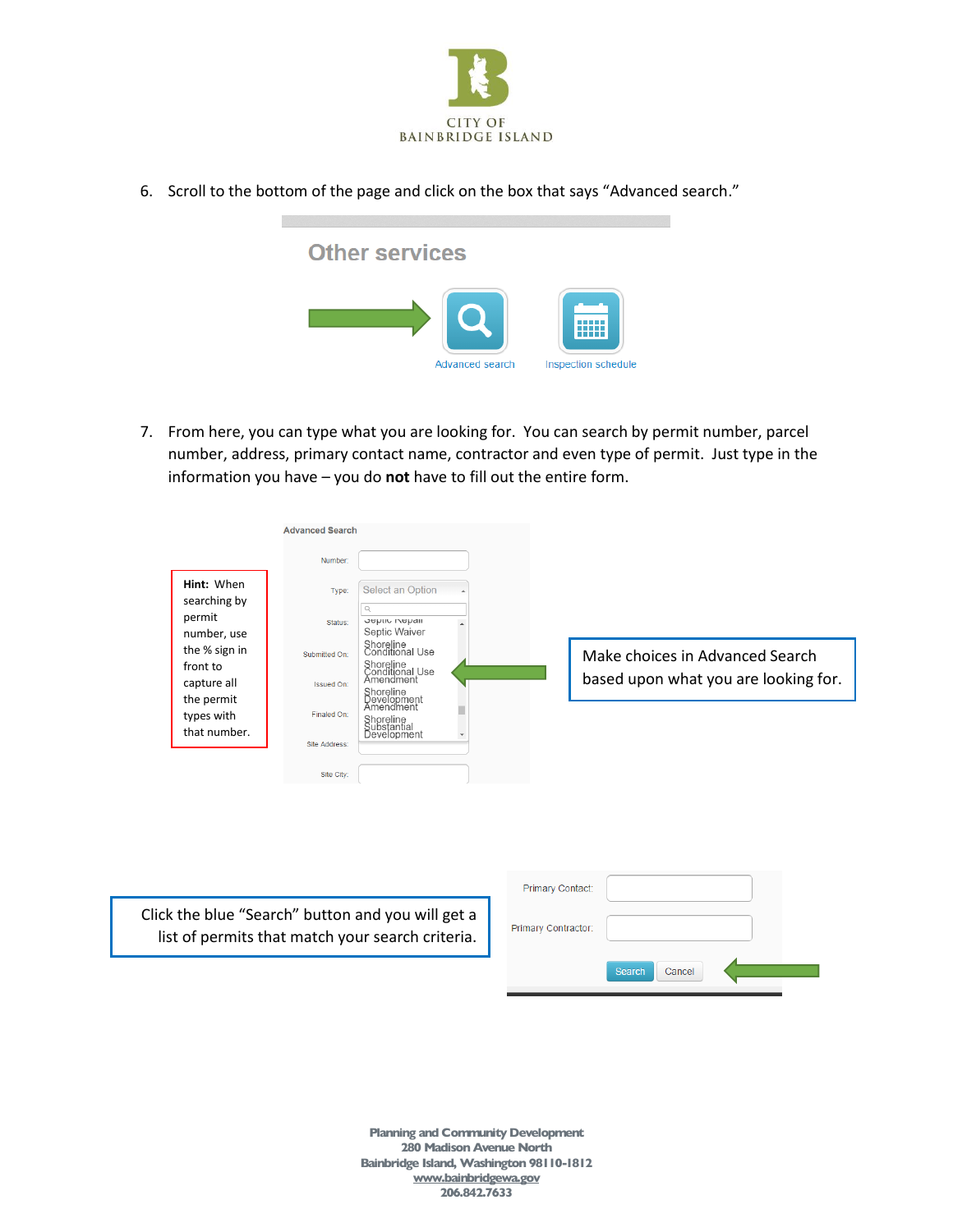

8. When the list of corresponding permits is created, our recent permit files have a link that takes you to a description of the project, a map showing where the project is located, status of the permit, project conditions and documents that have been submitted to the City.



9. Scrolling down the screen, you will see small black dialogue boxes next to the titles of "Submittals." Clicking on the dialogue box will open a list of documents associated with that particular type of submittal.

| $\Box$ Submittals              |                                                                                                                                     |
|--------------------------------|-------------------------------------------------------------------------------------------------------------------------------------|
|                                | If any submittal item(s) listed below is noted as "required", you will not be able to<br>required submittal item before proceeding. |
| Submittal                      |                                                                                                                                     |
| Site Photos ■                  |                                                                                                                                     |
| <b>Flevation Plans</b>         |                                                                                                                                     |
| Cross Section Plans ■          |                                                                                                                                     |
| Decision Criteria ■            |                                                                                                                                     |
|                                | No net loss report - Ecological Functions and Processes                                                                             |
| Project Narrative <del>■</del> |                                                                                                                                     |
| Pre-Application Letter ■       |                                                                                                                                     |
| Owner/Agent Agreement ■        |                                                                                                                                     |
| $Map$ $\blacksquare$           |                                                                                                                                     |
| Project application ■          |                                                                                                                                     |
| Site Plan                      |                                                                                                                                     |
| Environmental (SEPA) Checklist |                                                                                                                                     |